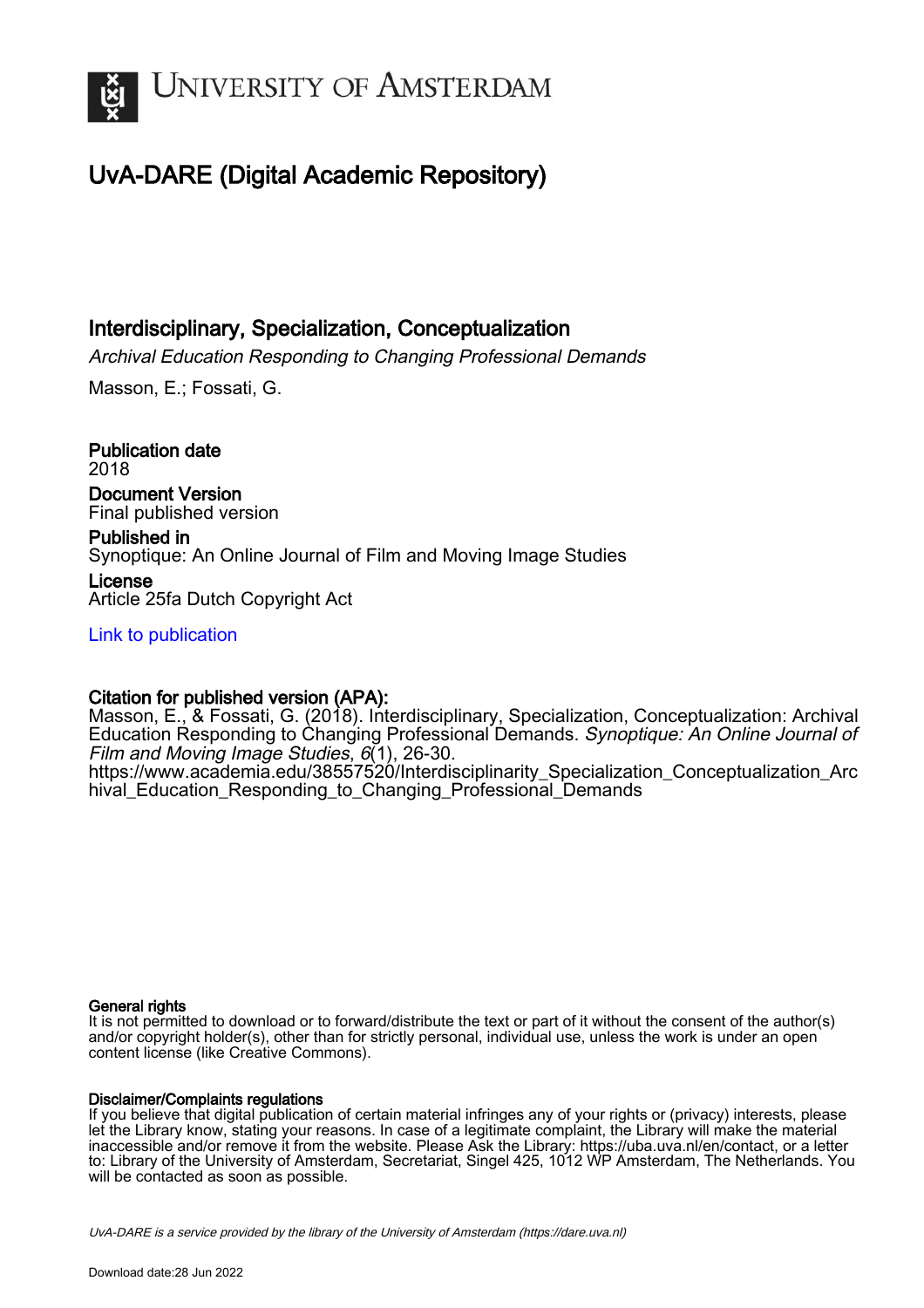# *Interdisciplinarity, Specialization, Conceptualization*

Archival Education Responding to Changing Professional Demands

# **Eef Masson & Giovanna Fossati**

In his contribution to this *Synoptique* issue, Ray Edmondson traces two decades' worth of attempts largely successful—to establish film archiving, or moving image archiving more broadly, as a substantive profession. A 'profession' is understood here as one that takes shape in an institutional context, that is reliant on a set of shared values, goals, and standards, and that is recognized as such both within the field and outside. In systematically discussing each of those requirements, the author points out that the past twenty years have been marked also by profound change for the institutions and staff concerned. We may think here of technological developments, but also transformations in terms of archives' overall operational priorities. On the one hand, of course, the period since 1995 has seen a gradual reversal in the status of digital technologies, as their use shifted from experimental to all-but-pervasive. On the other, audiovisual archives also transformed from rather closed organizations, often focused on a specific medium (film or video; but also, as Edmondson highlights, image or sound) and its associated formats, barely interacting amongst each other (let alone working together), to generally more open, cooperative ones, with a broader outlook in terms of media and a stronger sense of shared concerns (Valck 2015, 6). The latter developments are at least partly inspired by societal ones, and more specifically, by shifts in the demands placed on all kinds of heritage institutions. It is currently expected that such institutions make collections accessible to a range of audiences; in turn, this has warranted the use of a variety of state-of-the-art (on- and offline) technologies.

One outcome of the transformations mentioned is that the field is getting increasingly interdisciplinary. The consequences of this manifest on the work floor, but also transpire in the curricula of designated training and study programmes. This is hardly surprising, as the latter tend to operate in partnerships with relevant institutions—whether for purposes of teaching or training, or to feed the need for facilities and supervision for professional internships. Twenty years back, moving image archiving required a combination of specialist technical expertise (often provided by former media industry professionals) and media historical knowledge (aesthetic, but also techno-material, and usually brought by staff with a background in a broad range of arts and humanities subjects). These days, the work is considered to also involve, at the very least, expertise in information science, and specific programming skills. In addition to this, a convergence of concerns across the broad heritage sector (Koerber 2013, 43) has enabled, and necessitated, the enrichment of AV archival practice with experience from related fields. For instance, staff with backgrounds in fine arts conservation, or, for presentation purposes, interaction design, may already L6, no. 1 | Institutionalizing Moving Image Archival Training<br> **QLindity, Specialization,**<br> **QLindity, Specialization,**<br> **QCINCITY,**<br> **QCINCITY,**<br> **CONSECT MASSON & GIOVANNA FOSSA**<br>
Symphique issue, Ray Ed-<br>
For Masson & G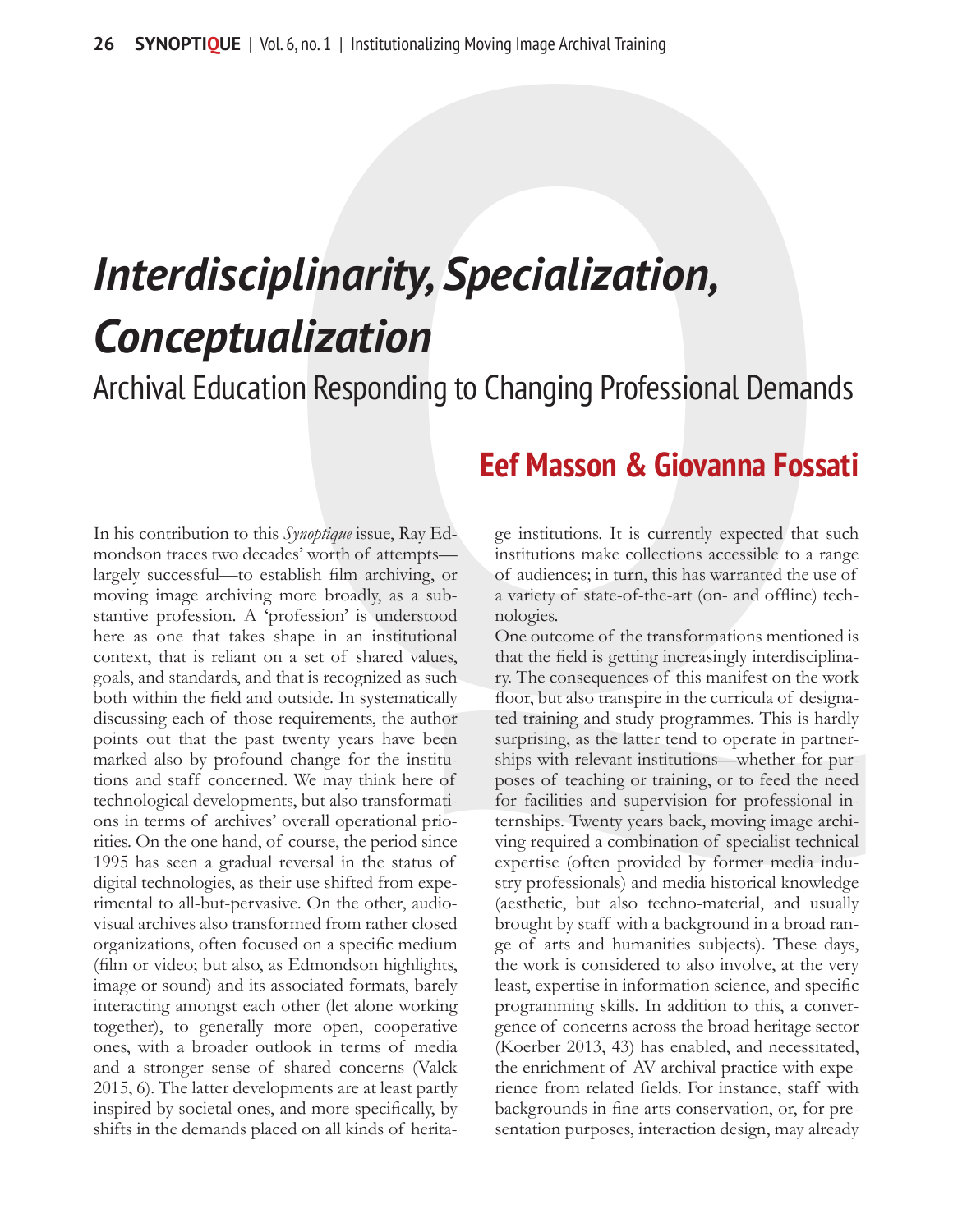be familiar with solutions to problems novel to our field. A similar trend also manifests in educational contexts, where the range of potentially relevant disciplines has steadily increased. This is evident in at least two ways. On the one hand, designated programmes have introduced new course modules to meet the demand for novel types of expertise.<sup>1</sup> On the other, they have designed assignments that require students to consult with professionals with a wide range of (highly specialist) expertise.2

Working in an interdisciplinary fashion, of course, requires that several areas of expertise are not just combined, but combined productively. For today's archivists and archivists-to-be, this entails that they are subject to three interrelated demands.

First, they are expected to be aware of the pertinence to their work of a range of disciplines even if they do not practice all those disciplines themselves—and of whom, in or outside their organizations, they can turn to for specialist advice. This need is especially pressing at a time when the processes of collecting, safeguarding and making accessible moving images and sound are increasingly entwined. And arguably, it is evident in particular when preservation or presentation tasks are being outsourced. For instance, if an institution decides to hire a specialist company to take care of its online presentation, the in-house curator or programmer still needs to be aware of the affordances of relevant platforms, and of how different online channels facilitate access to the collections for different groups. Likewise, preservationists have to know the possibilities of a range of analogue and digital tools, even if they cannot operate them themselves. At the same time, they need to be aware that decisions concerning the materials' presentation may affect, or restrict, the options to choose from—even if those are (formally) taken much further down the line. For example, the parameters of digitization, even if done specifically for the purpose of restoration, will have consequences also for presentation later on.<sup>3</sup>

Second, today's archivists are supposed to develop, and keep developing, their own particular expertise. Considering the complexity of contemporary AV archival practice, no one person can be expected to know everything; instead, all need to cultivate a specific set of knowledge and skills, that others can in turn rely on. This is true not only for new, digital competencies, but also for the more traditional expertise that commercial service providers

are quickly losing (often knowledge of analogue technologies and processes, such as photochemical duplication or the maintenance and operation of legacy projection equipment).

Third, (would-be) archivists require strong communicative skills, and a good measure of flexibility in their associations with others—especially in encounters with colleagues who use different jargons. In today's archival settings, both are essential prerequisites for cooperation towards common goals. To demonstrate this, we only need to mention how heavily all archival staff—collection specialists, preservationists, curators—rely on IT support, both in using and in devising the tools they require for their day-to-day tasks. Such collaborations presuppose that they formulate their needs precisely, but also accessibly, so that colleagues less aware of the needs of collections, or of the people who use them, can act upon them in appropriate ways. In addition, audio-visual archivists (specifically those dealing with media produced and re-/used outside of mainstream and commercial structures) increasingly need to interact with a variety of stakeholders, and in some cases, even existing "networks of care" (Dekker 2015) that have clustered around specific works or collections. As media archiving is increasingly becoming a 'distributed' practice and no longer just a matter of official, institutional archives—the working sphere of so-called 'professionals' is expanding considerably. Inevitably, this requires a sensitivity towards a highly diverse set of interests and concerns.

For educators, those three demands entail a responsibility to enable students, on the one hand, to understand (shared) archival objectives, and on the other, to develop their own, individual specialisms. Today's AV archival curricula necessarily include broad introductions to the history and institutionalization of the field, to its constituent practices, key concerns and common procedures, and crucially, to the discourses, professional and critical, that inform them. Such a broad basis is required, as graduates will be expected to collaborate with staff with a range of responsibilities and expertise, both in the same organization and across institutional boundaries. This necessitates a broad outlook, and the ability to relate one's own tasks to those of others, within a complex, interdisciplinary whole. But at the same time, programmes also need to give participants the space to pursue their own interests. Students may bring such interests as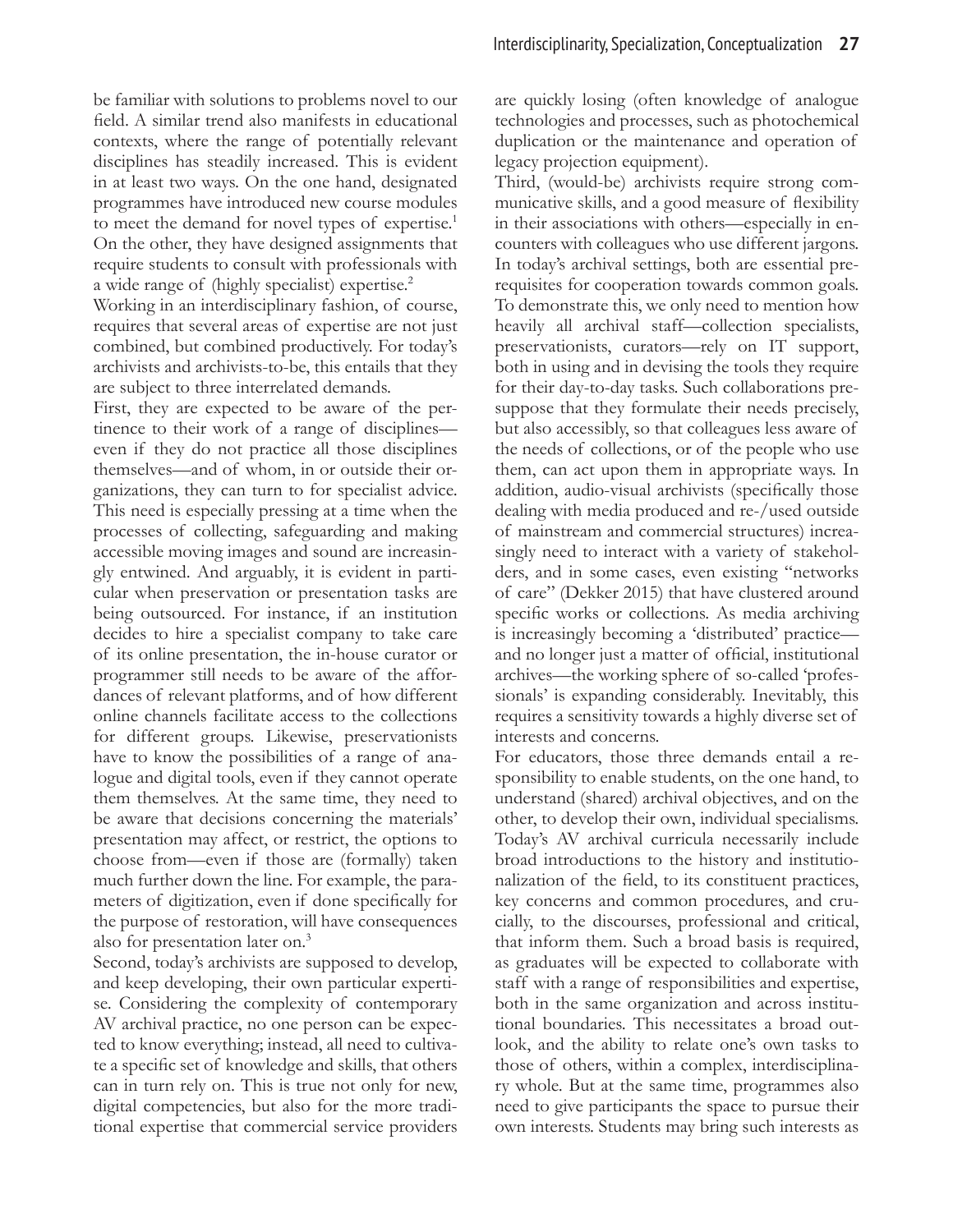they enter a course of study (inspired, for instance, by prior experience in the field) or pick them up along the way. Most relevant programmes address issues in, and procedures for, the interconnected practices of collecting, preserving and presenting or reusing moving images and/or sound; in most cases, however, participants end up choosing to zoom in on either of these areas. It is important that they do, as the same will be expected of them as they enter the profession, or return to it. In most cases, they acquire specialization through practical skills training (for instance, in the context of a work placement or internship) and critical reflection (for example, in the context of an individual or group research project, or an academic thesis).4

The aforementioned tendency towards specialization to some extent also transpires in the outlooks of the different programmes. On the one hand, each course of study is indebted to the particular circumstances of its emergence, and to the type of institution (museum, university, college of vocational studies or university of applied sciences) or department (Library Science, Media Studies, Conservation and Restoration) in which it operates. But on the other, the complexity of AV archival organizations today, and specifically, their need for a variety of subject specialists, also requires that programmes cater to audiences with subtly different interests. For instance, archival programmes might primarily attract candidates with more of a penchant for the media historical aspects of the material, crucial to its selection and presentation, or for the technical requirements of establishing, enriching and managing digital collections, key to both its preservation and its reuse. However, as they do so, they are all bound by prospective professionals' need for a profound awareness of how those different specialities interconnect, and how choices in one area of expertise, or stage in the archival records' life cycle, affect those in others.

At the same time, educational programmes increasingly take on the task of conceptualizing AV archival issues and practices. Over the past twenty-five years, they have produced a growing number of graduates who subsequently went on to pursue doctoral degrees, often in topics relevant to the field.<sup>5</sup> Together, these authors have contributed a corpus of work that is much more tailored to the needs of the AV archival field than the body of literature that was available as specialist programmes first got started. Such developments also are revealing of a transformation in the nature and role of (specifically academic) archival education. If designated courses of study used to be overwhelmingly practice-driven (in that they focused on the transmission of knowledge and skills produced within, or by, the field itself), they increasingly also seek to equip students to contribute novel insights to critical debates, and even, to take careful first steps towards a further conceptualization of AV archival practice. In doing so, and thanks in part to the close cooperation between profession and training (evident also from participants' involvement in relevant associations, for instance as part of the various student chapters of the Association of Moving Image Archivists), they too have contributed to what Edmondson sees as the 'professionalization' of a field. As this is happening, complaints about the lack of relevant 'theories' (for instance, of restoration, as discussed in Meyer 1996) are gradually getting superseded.<sup>6</sup>

By way of recapitulation, we would like to propose that in the two decades that passed since Edmondson first posed the question "Is Film Archiving a Profession?"—also a period in which specialist educational programmes proliferated worldwide—both AV archival work and its teaching have been subject to three interrelated demands. They have been marked by a need for interdisciplinary cooperation, but at the same time (and perhaps paradoxically), also thorough specialization. Simultaneously, they required concepts and models—not only to better understand what was already happening in the field, but also in the interest of developing current practice (for instance, in response to the emergence of new types of collections, new forms of use, or new societal concerns). As we discussed, these interrelated trends derive from changes affecting the field itself, but also from the interplay and exchange with those teaching and training future employees, and producing relevant research.

The aforementioned demand for 'specialization' may suggest that over time, archiving will break down into a number of distinct professions, each requiring its own courses of study. Such a logic, however, ignores the equally profound need for interdisciplinary cooperation. After all, in the context of an audio-visual archive, one can only function properly as a specialist, if one is profoundly aware of how one's expertise ties in in turn with that of others, within a larger interdisciplinary connection. In addition, the reality of a field in constant flux also requires that one can occasionally retreat from one's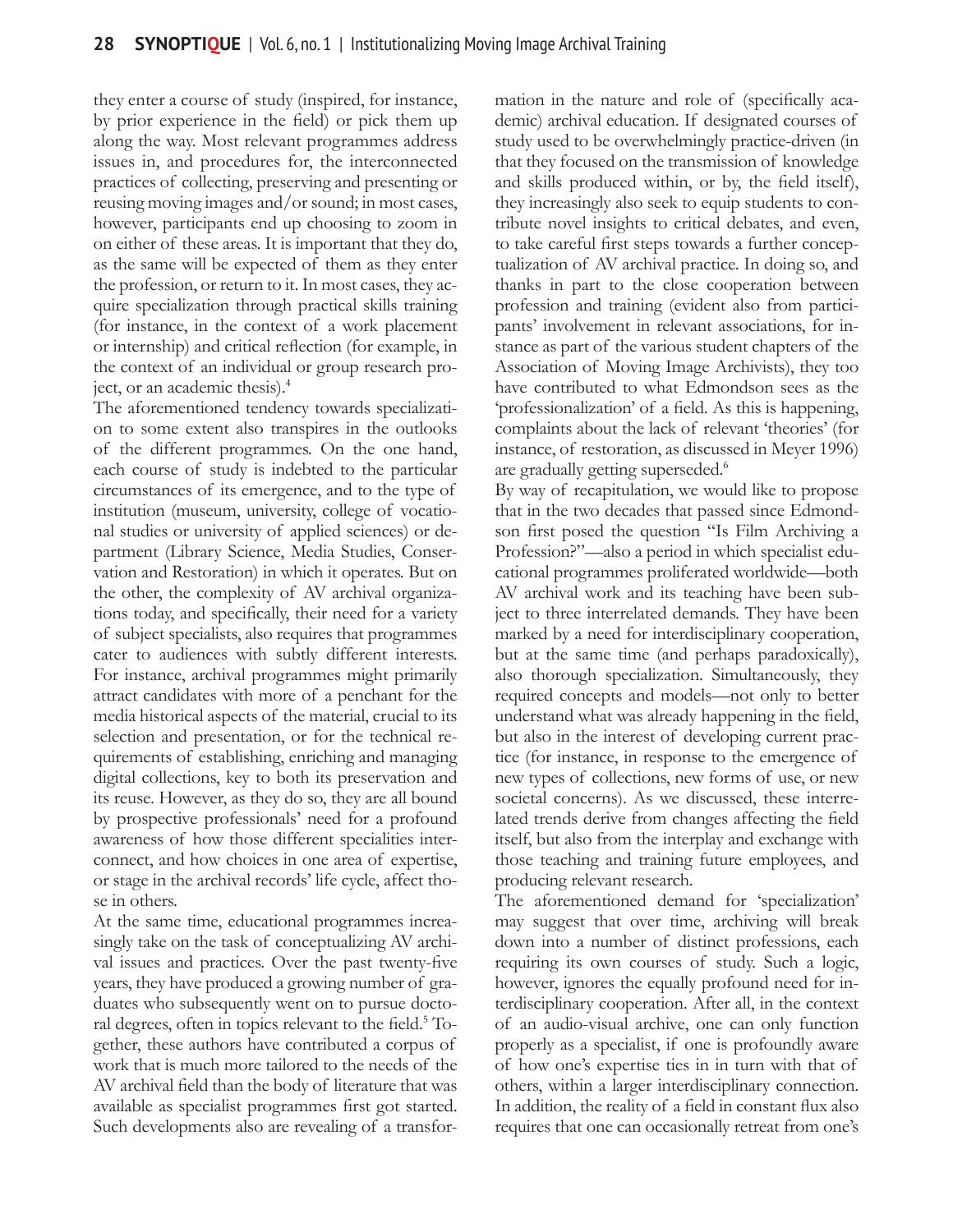daily practice, considering it from a critical distance and reflecting on how, and whether, it still serves the larger purpose it is supposed to fulfill—both within an institution, and in society at large.

#### **References**

Busche, Andreas. "Just Another Form of Ideology? Ethical and Methodological Principles in Film Restoration." *The Moving Image* 6, no. 2 (2006): 1-29.

Campanini, Sonia. *Film Sound in Preservation and Presentation*. Amsterdam: Amsterdam University Press, forthcoming.

Dekker, Annet. "Networks of Care, or How in the Future Museums Will No Longer Be the Sole Caretakers of Art." In *Digital Research in the Humanities and Arts*, edited by Anastasios Maragiannis, 81-85. London: University of Greenwich, 2015.

Fossati, Giovanna. *From Grain to Pixel: The Archival Life of Film in Transition*. Amsterdam: Amsterdam University Press, 2009.

Frick, Caroline. *Saving Cinema: The Politics of Preservation*. New York: Oxford University Press, 2011.

Gracy, Karen. *Film Preservation: Competing Definitions of Value, Use and Practice*. Chicago: Society of American Archivists, 2007.

Jamieson, Krista. "Ethical Film Restoration and Concepts of 'Original'." *Journal of Film Preservation* 93 (2015): 9-14.

Kamp, Claudy Op den. *The Greatest Films Never Seen: The Film Archive and the Copyright Smokescreen*. Amsterdam: Amsterdam University Press, forthcoming.

Koerber, Martin. "Who Are These Archivists?" In *Work/s in Progress: Digital Film Restoration Within Archives*, edited by Kerstin Parth, Oliver Hanley and Thomas Ballhausen, 43-50. Vienna: Synema, 2013.

Meyer, Mark-Paul. "Work in Progress: Ethics of Film Restoration and New Technologies." In *The Use of New Technologies Applied to Film Restoration: Technical and Ethical Problems*, edited by Gamma Group, 13-19. Bologna:

Gamma, 1996.

Valck, Marijke de. "Poetic Objects or Open Data? Challenges and Changes to Contemporary MA programmes in Audio-Visual Archiving, Preservation and Presentation." *Film Studies* 12, no. 1 (Spring 2015): 3-9.

Wallmüller, Julia. "Criteria for the Use of Digital Technology in Moving Image Restoration." *The Moving Image* 7, no. 1 (2007): 78-91.

#### **Endnotes**

1 For example, courses in digital literacy or even basic software coding, as recently offered by New York University in the context of its MA in Moving Image Archiving and Preservation.

2 For instance, the University of Amsterdam's MA in Preservation and Presentation of the Moving Image has students complete their first semester work with a group project geared towards the formulation of preservation and presentation advice on complex, often recent (and yet already obsolete) films or media artworks.

3 A common example is that of silent film restoration, where practitioners have to take into the account that digital projectors cannot show a frame rate lower than 24 fps. Consequently, they need to add additional frames to the digital projection copies (the so-called Digital Cinema Packages or DCPs) in order to simulate the lower frame rates typical of silent films.

4 For instance, on the abovementioned MA in Preservation and Presentation of the Moving Image the programme we are associated with, and therefore know best—students can spend almost an entire year of their one-and-a-half-year programme focusing on one specific area of practice (e.g. preservation or access), or, if they so choose, even a specific medium or type of collection. This requires that they make relevant decisions in choosing their electives, thesis topics and internships.

5 Examples are legion, but we limit ourselves here to some of the people with whom we have worked more closely. For instance, Carolyn Frick, an alumna of the (now defunct) MA in Film Studies with Film Archiving option at the University of East Anglia (whose dissertation on the politics of preservation was later released as a book; see Frick 2011); Claudy Op den Kamp, a graduate of the same programme (who obtained her PhD with a soon-to-be published thesis on the role of copyright in access to archival film collections; see